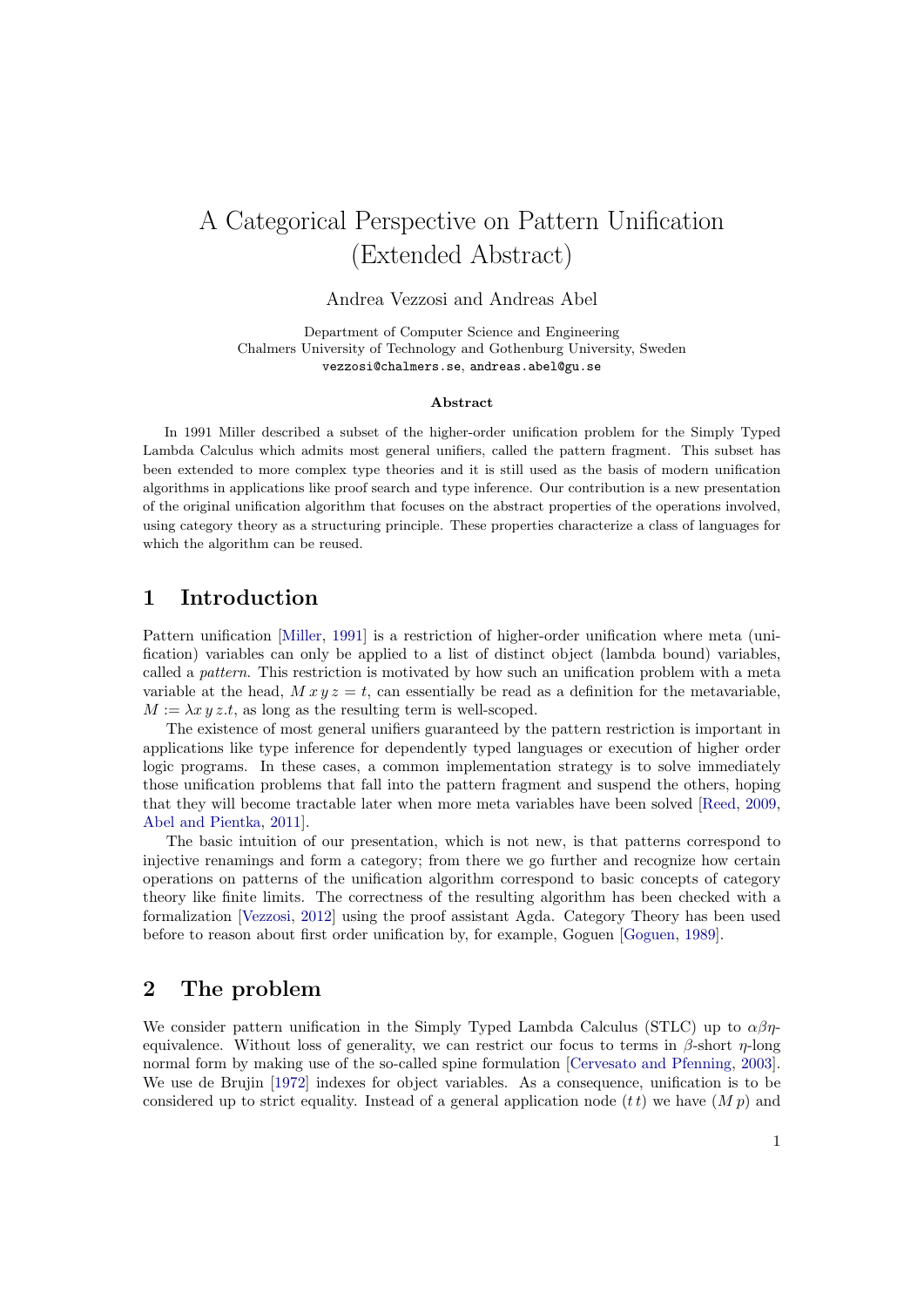$(x\vec{t})$  where the head is a meta or object variable. For application of meta variables M p we represent the arguments by  $p$ , a list of distinct object variables, to ensure the pattern condition.

Terms  $t : := \lambda t$ |  $x\vec{t}$  ( $x\vec{t}$  has base type *ι*) |  $M p$  (*M p* has base type *ι*) Patterns  $p ::= \vec{x}$   $(x_i \neq x_j \text{ whenever } i \neq j)$ Object variables  $x ::= 0 | 1 + x$ 

To match the way functions are always fully applied in terms, we define types in an uncurried style, i.e., as a (possibly empty) list of argument types and a base type  $\iota$  for the result. We will simply write  $\iota$  when there are no arguments.

Types  $\tau$  ::=  $\vec{\tau} \rightarrow \iota$ Object contexts  $\Delta$  ::=  $\bar{\tau}$ Meta contexts  $\Gamma$  ::=  $\left| M:\tau,\Gamma \right|$  (Variables M in  $\Gamma$  are not repeated)

Typing contexts  $\Delta$  for object variables are just lists of types. This identification between a typing context and argument types is exploited in the typing rules for metas and patterns. In the following, we list the rules for typing of variables  $\Delta \vdash x : \tau$ , patterns  $\Delta \vdash p : \Delta'$ , and normal terms Γ;  $\Delta$   $\vdash$  t : τ.

$$
\frac{\Delta\vdash x:\tau}{\tau,\Delta\vdash 0:\tau} \quad \frac{\Delta\vdash x:\tau}{\tau',\Delta\vdash 1+x:\tau} \quad \frac{\Delta\vdash x:\tau}{\Delta\vdash \ldots} \quad \frac{\Delta\vdash x:\tau}{\Delta\vdash (x,p):\tau,\Delta')} \n\frac{\Gamma;\tau,\Delta\vdash t:\vec{\tau}\to\iota}{\Gamma;\Delta\vdash \lambda t:\tau,\vec{\tau}\to\iota} \quad \frac{\Delta\vdash x:\Delta'\to\iota \quad \Gamma;\Delta\vdash \vec{t}:\Delta'}{\Gamma;\Delta\vdash x\,\vec{t}:\iota} \quad \frac{M:(\Delta'\to\iota)\in\Gamma \quad \Delta\vdash p:\Delta'}{\Gamma;\Delta\vdash Mp:\iota}
$$

As hinted in the introduction we can think of  $\Delta_2 \vdash p : \Delta_1$  as an injective renaming from variables in  $\Delta_1$  to variables in  $\Delta_2$ , application to a variable px is performed by considering x from  $\Delta_1$  as an index to the position in p of the resulting variable in  $\Delta_2$ . From this we form the category Pat with contexts as objects and patterns as morphisms, composition is given by  $(p_1 \circ p_2) x = p_1 (p_2 x)$ . We shall write  $\Delta_2 \vdash p : \Delta_1$  as  $p : \Delta_1 \rightarrow \Delta_2$ .

We define substitutions  $\sigma$  as finite maps from meta variables to terms. Update  $(\sigma, M := t)$ is defined as the substitution  $\sigma'$  such that  $\sigma' M = t$  and  $\sigma' N = \sigma N$  for  $N \neq M$ . Since we consider meta variables as living in a global scope, substitutions will produce terms without free object variables, hence they will be typed with an empty  $\Delta$ . We write  $\Gamma_2 \vdash \sigma : \Gamma_1$ , or  $\sigma : \Gamma_1 \to \Gamma_2$ , iff  $\sigma M = t$  for some  $\Gamma_2$ ;  $\vdash t : \tau$  whenever  $(M:\tau) \in \Gamma_1$ .

Application of a substitution  $\sigma$  to a term, which we write  $\llbracket \sigma \rrbracket t$ , is done structurally as usual, except for nodes  $(M p)$  where we need to normalize the generated beta-redex. Since p is merely a renaming, and our terms are  $\eta$ -long, normalizing amounts to stripping the outermost layer of  $\lambda$  abstractions from  $(\sigma M)$  and applying p to their body. We do not need to apply  $\sigma$  to p because the latter does not contain meta variables.

 $[\![\sigma]\!] \, M \, p = [p] \, t \quad \text{where} \quad \sigma \, M = \vec{\lambda} t$ 

In fact, from now on we will include the operation of stripping out the outer lambdas in the application of a substitution to a meta variable. Thus, given  $\Gamma \vdash M : \Delta \to \iota$  we will have  $\sigma M$ be a term t of type  $\iota$  in the object context  $\Delta$ , like the t in the equation above. This also allows us to express the *identity substitution*  $\mathrm{id}_{\Gamma} : \Gamma \to \Gamma$  by simply  $\mathrm{id}_{\Gamma} N = N \mathrm{id}_{\Delta}$  for  $(N:\Delta \to \iota) \in \Gamma$ . We write the *singleton substitution* (id,  $M := t$ ) simply as  $(M := t)$ .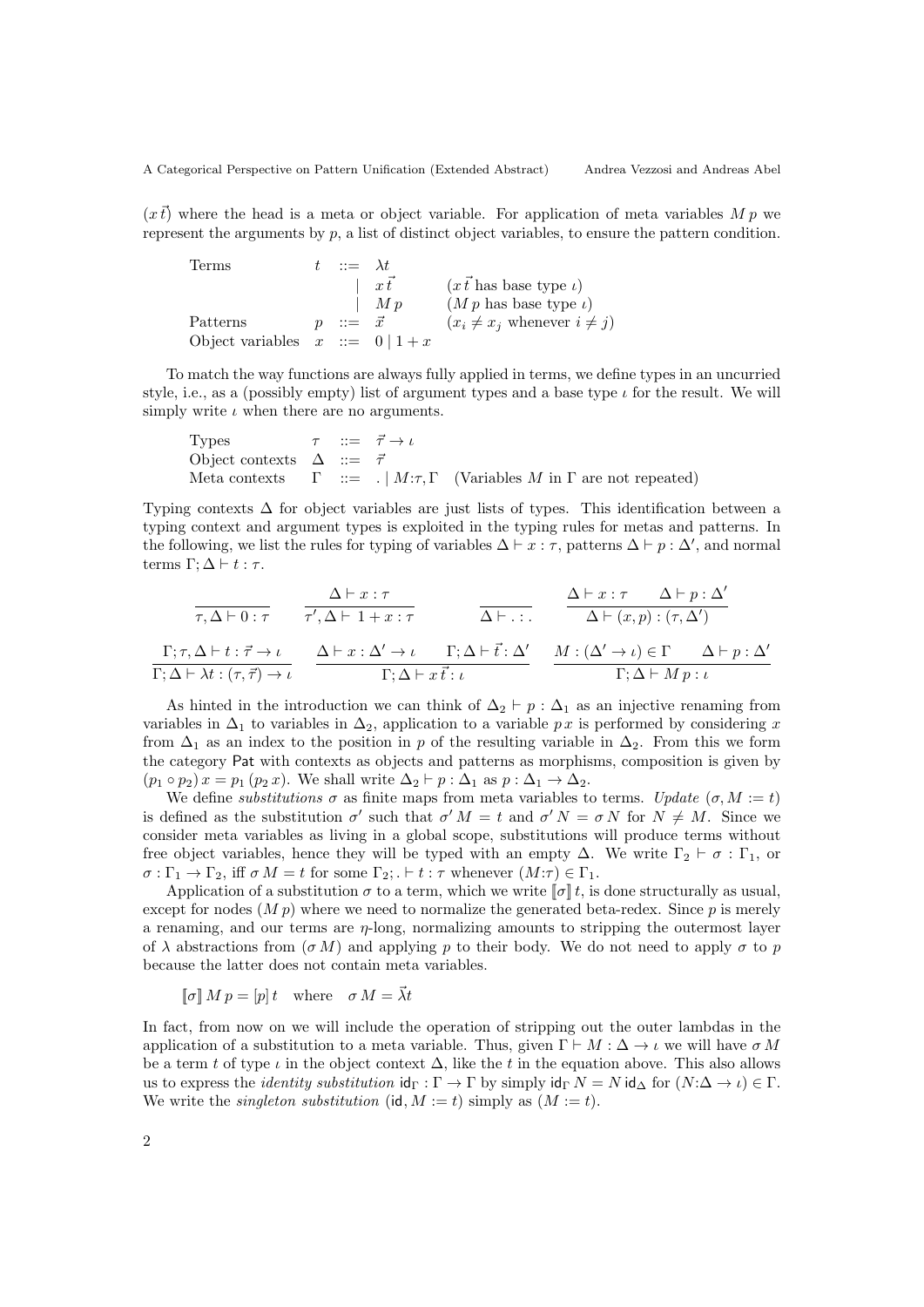A Categorical Perspective on Pattern Unification (Extended Abstract) Andrea Vezzosi and Andreas Abel

With the usual notion of composition we can also form the category Sub where meta variable contexts are the objects and substitutions are the morphisms.

Finally we observe that the set of terms with given type and contexts,  $\textsf{Tm}(\Gamma, \Delta, \tau)$ , is functorial over both Sub and Pat, which is to say that application of renamings and substitutions commute with the respective compositions and identities, and between themselves. The category Type, is discrete, i.e., has types as objects but no morphisms except for identities.

$$
\begin{array}{rcl} \mathsf{Tm} & : & \mathsf{Sub} \times \mathsf{Pat} \times \mathsf{Type} \rightarrow \mathsf{Set} \\ \mathsf{Tm}(\Gamma, \Delta, \tau) & = & \{t \in \mathsf{Terms} \mid \Gamma; \Delta \vdash t : \tau\} \end{array} \qquad \begin{array}{rcl} [p_1 \circ p_2] \, t & = [p_1] \, [p_2] \, t & [ \mathsf{id}_\Delta ] \, t = t \\ \hline [\sigma_1 \circ \sigma_2] \, t & = [\sigma_1] \, [\![\sigma_2]\!] \, t & [ \mathsf{id}_\Gamma ] \, t = t \end{array}
$$

**Definition 1** (Unifier). A substitution  $\sigma : \Gamma \to \Gamma_1$  is a unifier of two terms  $t_1, t_2 \in \text{Tw}(\Gamma, \Delta, \tau)$ whenever  $\llbracket \sigma \rrbracket t_1 = \llbracket \sigma \rrbracket t_2$ .

**Definition 2** (More General Substitution). A substitution  $\sigma : \Gamma \to \Gamma_1$  is more general than  $\rho : \Gamma \to \Gamma_2$ , written  $\sigma \geq \rho$ , if there exists a substitution  $\delta : \Gamma_1 \to \Gamma_2$  with  $\rho = \delta \circ \sigma$ .



**Definition 3** (Most General Unifier (MGU)). A unifier  $\sigma : \Gamma \to \Gamma_1$  of  $t_1, t_2 \in \text{Tm}(\Gamma, \Delta, \tau)$  is most general if  $\sigma \geq \rho$  for every other unifier  $\rho : \Gamma \to \Gamma_2$ .

## 3 Finding a solution

We will find the most general unifier of  $t_1$  and  $t_2$ , or decide there cannot be one, by recursion on the terms themselves. In the following, we consider the possible cases.

#### 3.1 Rigid-Rigid

Since we have that  $[\![\sigma]\!] \lambda t = \lambda([\![\sigma]\!] t)$ , finding the unifier of  $\lambda t_1$  and  $\lambda t_2$  amounts to finding the one of  $t_1$  and  $t_2$ . For variable applications,  $x_1 \vec{t}_1$  and  $x_2 \vec{t}_2$ , it is almost the same, except that we need to check whether  $x_1$  and  $x_2$  are equal, and if so recurse over the subterms updating them with the unifier computed so far. In fact, we can abstract over both cases using a notion of operator  $o ::= \lambda | x$  with decidable equality and arities, and such that  $[\![\sigma]\!](o\vec{t}) = o([\![\sigma]\!](\vec{t}).$ 

#### 3.2 Flex-Flex (Same Meta)

If the terms to unify are  $M p_1$  and  $M p_2$  things get more interesting. We can see that the most general unifier is  $M := M'e$  where M' is a fresh meta variable and e is what is called the equalizer of  $p_1$  and  $p_2$ . In fact, for  $\sigma$  to be an unifier it has to satisfy  $\llbracket \sigma \rrbracket M p_1 = \llbracket \sigma \rrbracket M p_2$ which reduces to  $M'(p_1 \circ e) = M'(p_2 \circ e)$  and the equalizer is the most general way to solve the equation  $p_1 \circ e = p_2 \circ e$ . What is meant by most general here is that for every other renaming q satisfying  $p_1 \circ q = p_2 \circ q$  there is a unique u such that  $q = e \circ u$ . (See Figure [1.](#page-3-0))

This property is all we need to show  $\sigma$  is most general, in fact, for any other unifier  $\rho$  we have  $[p_1] \rho M = [p_2] \rho M$ , and since the functor  $\mathsf{Tm}$  preserves equalizers we have a unique t such that  $\rho M = [e]t$ . That allows us to show  $\rho \leq \sigma$  by  $\delta := (\rho, M' := t)$ . Now  $(\delta \circ \sigma) M =$  $\llbracket \delta \rrbracket M' e = [e] t = \rho M$  and  $(\delta \circ \sigma) N = \delta N = \rho N$  for  $N \neq M$ .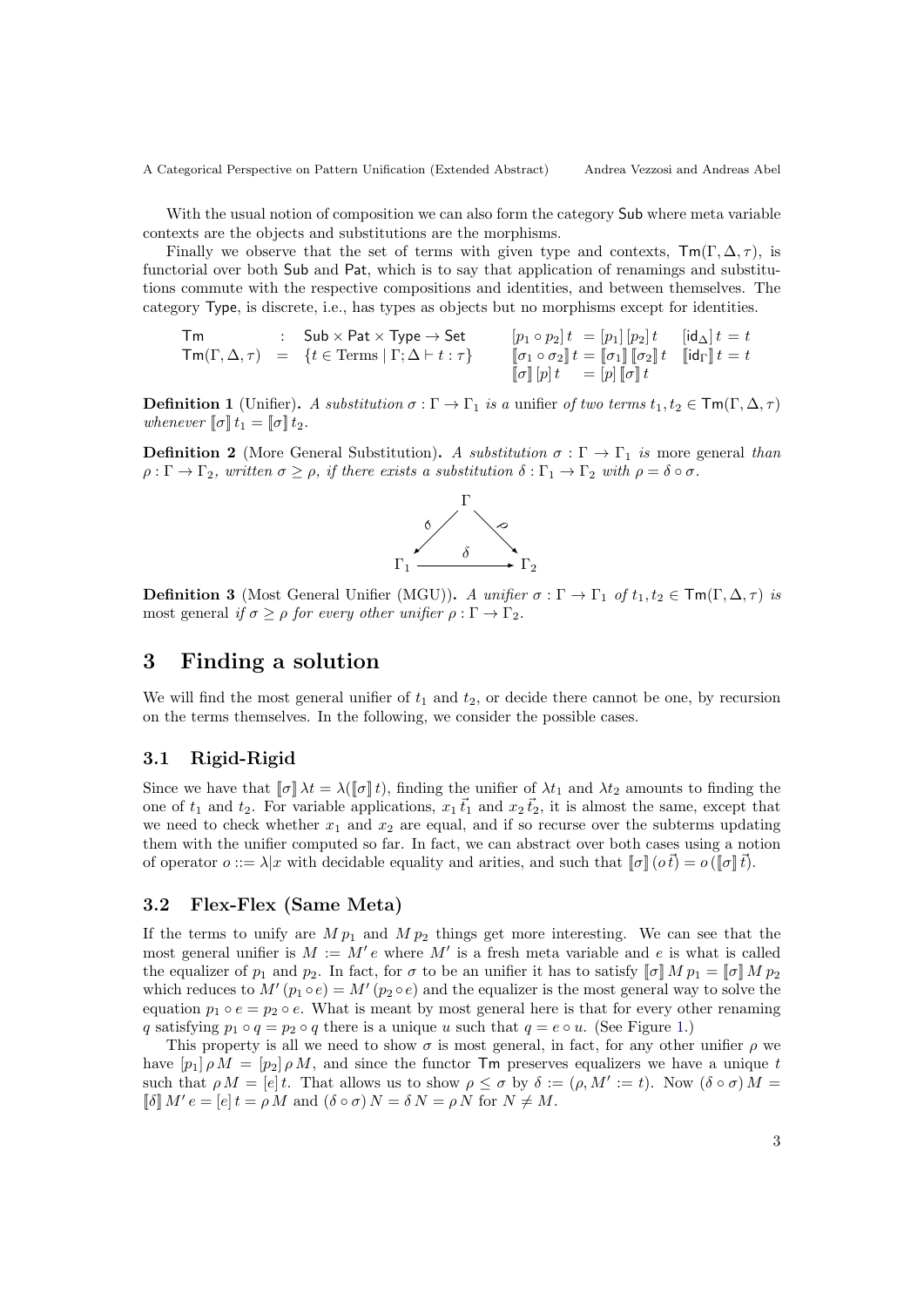A Categorical Perspective on Pattern Unification (Extended Abstract) Andrea Vezzosi and Andreas Abel



<span id="page-3-0"></span>Figure 1: Equalizer and Pullback diagrams

### 3.3 Flex-Flex (Different Meta)

As a stepping stone to the next case we consider the unification of the terms  $M_1 p_1$  and  $M_2 p_2$ for  $M_1 \neq M_2$ . In this case, the unifier is  $\sigma = (M_1 := M' r_1, M_2 := M' r_2)$  for a fresh M' so that  $[\![\sigma]\!] M_1 p_1 = [\![\sigma]\!] M_2 p_2$  reduces to  $M_1 (p_1 \circ r_1) = M_2 (p_2 \circ r_2)$  and we can find  $r_1$  and  $r_2$  through another finite limit, the pullback of  $p_1$  and  $p_2$ . (See Figure [1.](#page-3-0))

#### 3.4 Flex-Rigid

This is the main case to deal with, where we unify  $M p$  with a t which does not contain  $M$ . Since σ M will not be relevant for  $\llbracket \sigma \rrbracket t$  we can decompose our candidate unifier σ into  $(\pi, M := s)$ for a term s and another substitution  $\pi$ . The unification constraint  $\llbracket \sigma \rrbracket M p = \llbracket \sigma \rrbracket t$  becomes  $[p] s = \llbracket \pi \rrbracket t$ . For this equation to be solvable the term  $\llbracket \pi \rrbracket t$  may only have free object variables that appear in p. We distinguish free rigid variables, like x in  $x\vec{t}$ , from free pattern variables, like x in p. The substitution  $\pi$  can eliminate the free pattern variables which are not in p by so-called pruning.

**Pruning.** Pruning t with respect to p proceeds by recursion on t. In case  $t = M'q$  we return the singleton substitution  $\pi = (M' := M'' r_2)$  for some fresh M'' and pattern  $r_2$ , so that  $[\![\pi]\!]t = M''(q \circ r_2)$ . The pattern  $q \circ r_2$  must only contain free variables in p, which means there must exist a  $r_1$  such that  $p \circ r_1 = q \circ r_2$ . The most general solution of this equation is again the pullback of p and q, and with an argument similar to the Flex-Flex case this leads to  $\pi$ being the most general pruning substitution. In case  $t = \lambda t'$  we update the pattern p to handle the new bound variable, and recurse on t'. In case  $t = x \vec{t}$  we recursively compute the pruning substitutions  $\vec{\pi}$  for the subterms  $\vec{t}$  and compose them by iteratively taking the pushout, i.e. the categorical dual of a pullback.

**Inversion.** Finding s such that  $[p] s = [\![\pi]\!] t$ , and thus uniquely solving the unification problem, is possible whenever the free rigid variables of  $t$  are contained in  $p$ . Specifically in the case  $t = x\vec{t}$  the constraint reduces to  $[p] s = x(\llbracket \pi \rrbracket \vec{t})$ , this is solved by  $s = y \vec{t}_1$  such that  $py = x$ .